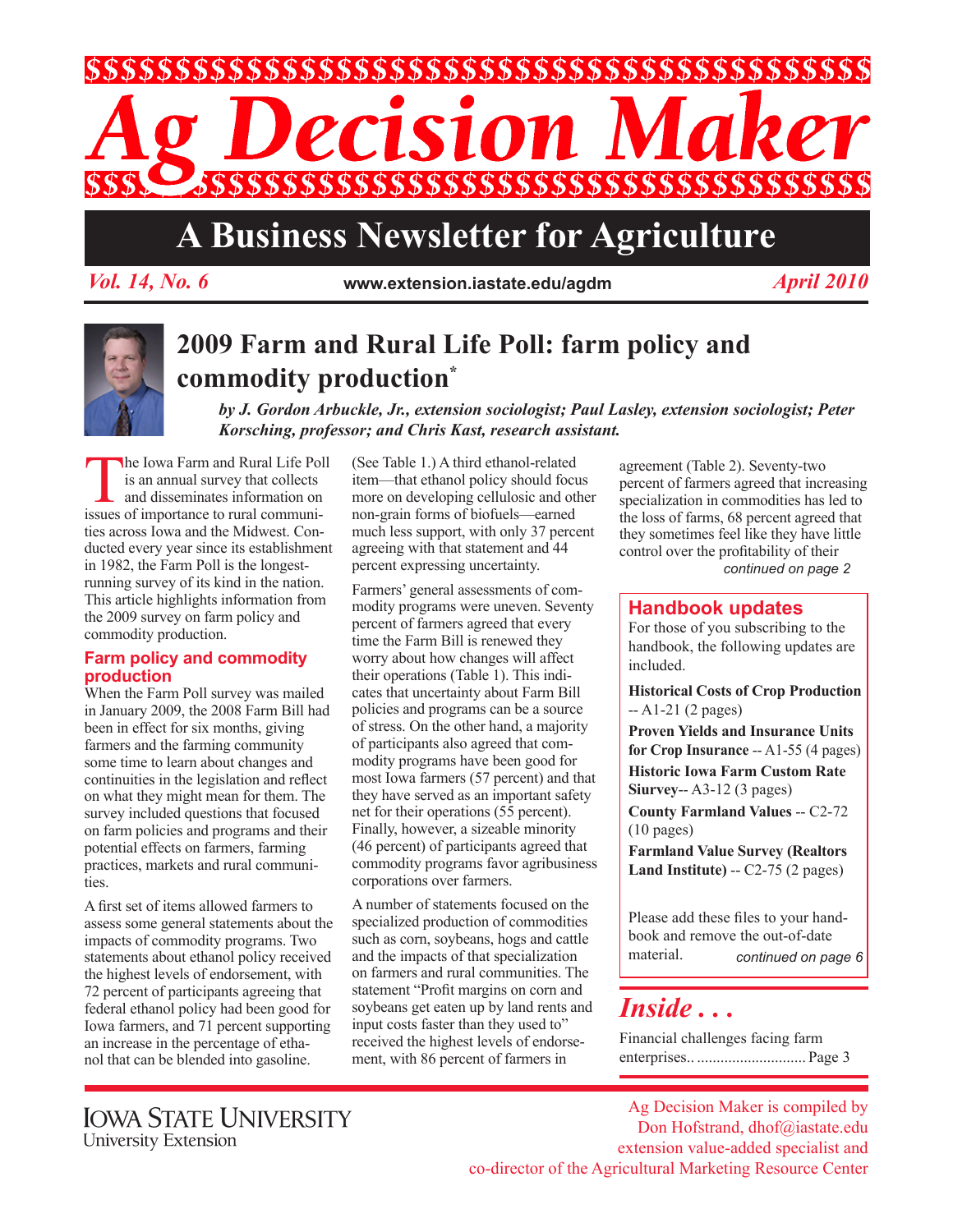# \$\$\$\$\$\$\$\$\$\$\$\$\$\$\$\$\$\$\$\$\$\$\$\$\$\$\$\$\$\$\$\$\$\$\$\$\$

*2009 Farm and Rural Life Poll: farm policy and commodity production, continued from page 1*

farms, 55 percent agreed that overreliance on corn and soybeans contributes to financial risk for row crop farmers, and 50 percent agreed that farmers have to continually increase acreage in order to make a living farming corn and soybeans.

Two statements focused on the long-term impacts that specialization trends have had on Iowa's farmers and rural communities. The first asked participants to rate their agreement or disagreement with the statement "The shift away from diversified farm operations and toward specialized grain or livestock operations has generally been good for Iowa's farmers." Only 19 percent of farmers agreed with that position, and 48 percent either disagreed or strongly disagreed (table 2). In response

to an identical statement regarding rural communities, even fewer farmers agreed (14 percent) and many more disagreed (55 percent) that a greater reliance on specialized commodity production has been good for rural communities.

Finally, several items centered on markets and cropping decisions. The argument is often heard that commodity programs discourage farmers from diversifying into non-traditional crops. However, 70 percent of farmers agreed that they would plant the same mix of crops and livestock even if there were no commodity support programs in place. Thirty-five percent agreed that the shift to corn and soybeans as the dominant crops has reduced market opportunities for other crops. Only

### **Table 1. Farm policy and commodity production, part 1**

|                                                               | <b>Strongly</b><br><b>Disagree</b> | <b>Disagree</b> | Uncertain | Agree | <b>Strongly</b><br>Agree |  |
|---------------------------------------------------------------|------------------------------------|-----------------|-----------|-------|--------------------------|--|
|                                                               |                                    | -Percentage-    |           |       |                          |  |
| Federal ethanol policy has generally been good for lowa       | 3                                  | 6               | 19        | 54    | 18                       |  |
| The percentage of ethanol that can be blended into gasoline   | 3                                  | 6               | 21        | 44    | 27                       |  |
| Each time the Farm Bill is renewed I worry about how changes  | 3                                  | 9               | 18        | 52    | 18                       |  |
| Commodity programs have been good for most lowa               | 4                                  | 11              | 30        | 53    | 4                        |  |
| Commodity programs have been an important safety net for      | 6                                  | 14              | 25        | 45    | 10                       |  |
| Commodity programs favor agribusiness companies over          | $\overline{2}$                     | 12              | 40        | 33    | 13                       |  |
| Ethanol policy should focus more on developing cellulosic and | 4                                  | 15              | 44        | 29    | 8                        |  |

## **Table 2. Farm policy and commodity production, part 2**

|                                                                                                                            | <b>Strongly</b><br><b>Disagree</b> | <b>Disagree</b> | <b>Uncertain</b> | Agree | <b>Strongly</b><br>Agree |  |  |
|----------------------------------------------------------------------------------------------------------------------------|------------------------------------|-----------------|------------------|-------|--------------------------|--|--|
|                                                                                                                            | -Percentage-                       |                 |                  |       |                          |  |  |
| Profit margins on corn and soybeans get eaten up by land<br>rents and input costs faster than they used to                 | 1                                  | 4               | 10               | 48    | 38                       |  |  |
| Increased specialization in commodities (corn, soybeans,                                                                   | $\overline{2}$                     | 8               | 19               | 42    | 30                       |  |  |
| If there were no commodity programs, I would still produce the                                                             | 1                                  | 6               | 24               | 60    | 10                       |  |  |
| Sometimes I feel like I have little control over the profitability of                                                      | 3                                  | 16              | 13               | 54    | 14                       |  |  |
| Too much reliance on corn and soybeans contributes to                                                                      | 1                                  | 14              | 30               | 48    | 7                        |  |  |
| To make a living producing corn and soybeans, farmers have                                                                 | 4                                  | 22              | 24               | 41    | 9                        |  |  |
| The shift to corn and soybeans as the dominant crops has led                                                               | 4                                  | 26              | 36               | 29    | 6                        |  |  |
| If there were no commodity programs, lowa farmers would<br>grow more fruits, nuts, vegetables, and other non-program       | 6                                  | 31              | 45               | 15    | 3                        |  |  |
| The shift away from diversified farm operations and toward<br>specialized grain or livestock operations has generally been | 16                                 | 32              | 34               | 18    | 1                        |  |  |
| The shift away from diversified farm operations and toward<br>specialized grain or livestock operations has generally been | 19                                 | 36              | 30               | 12    | 2                        |  |  |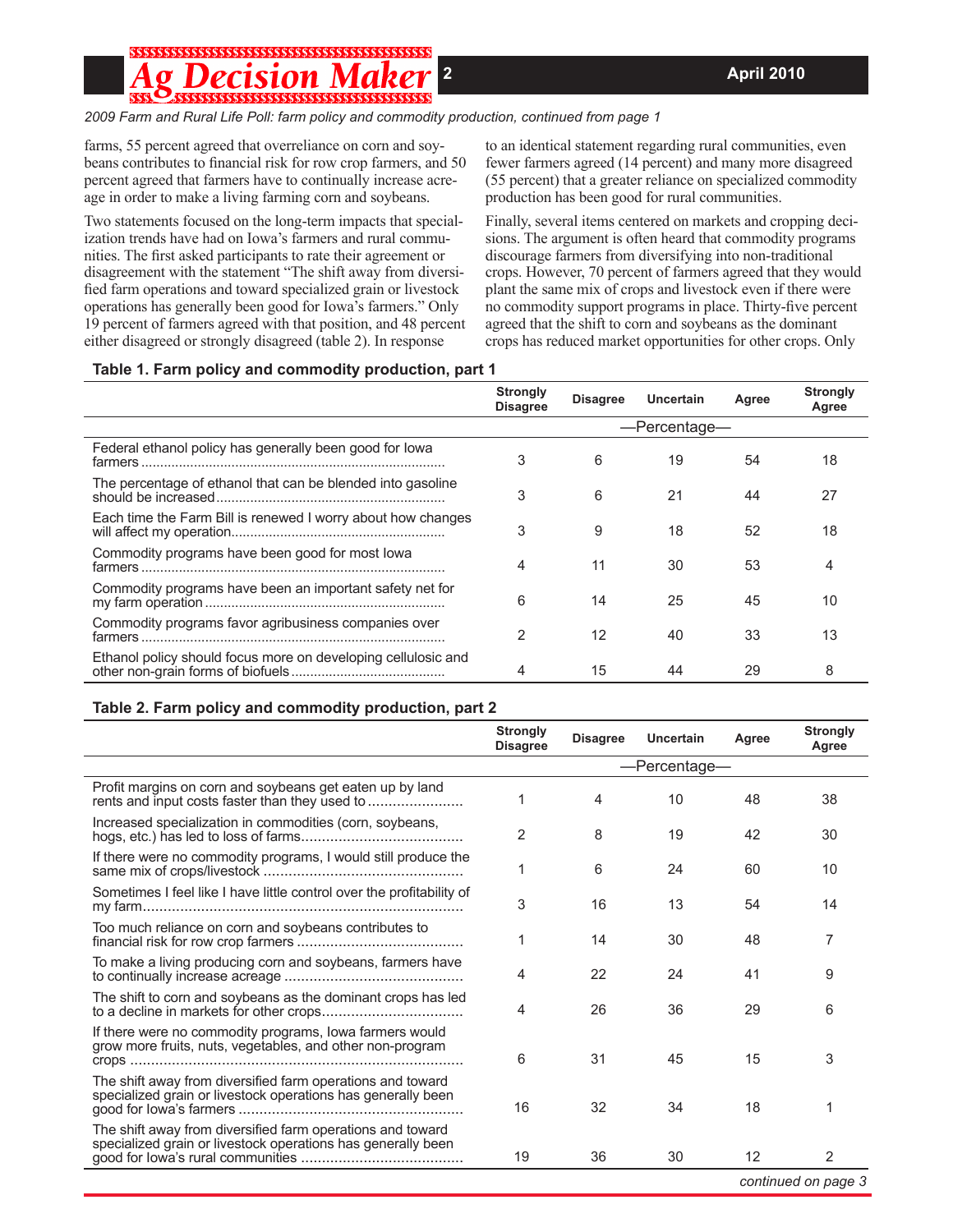# ;\$\$\$\$\$\$\$\$\$\$\$\$\$\$\$\$\$\$\$\$\$\$\$\$\$\$\$\$\$\$\$\$\$\$\$\$\$

*2009 Farm and Rural Life Poll: farm policy and commodity production, continued from page 2*

18 percent agreed that in the absence of commodity programs, Iowa farmers would grow more fruits, nuts, vegetables and other non-program crops.

#### **Survey information**

Iowa State University Extension, the Iowa Agriculture and Home Economics Experiment Station and the Iowa Department of Agriculture and Land Stewardship are all partners in the Farm Poll effort. The information gathered through the Farm Poll is used to inform the development and improvement of research and extension programs and is used by local, state and national leaders in their decision-making processes. We thank the many farmers who responded to this year's survey and appreciate their continued participation in the Farm Poll.

#### **Who participates?**

The 2009 Farm Poll questionnaires were mailed in January and February to a statewide panel of 2,201 farm operators. Usable surveys were received from 1,268 farmers, resulting in a 58 percent response rate. On average, Farm Poll participants were 64 years old, and had been farming for 39 years. Fifty percent of farmers reported that farm income made up more than half of their overall 2008 household income, and an additional 20 percent earned between 26 and 50 percent of their household income from farming. Copies of this or any other year's reports are available from your local county Extension office, the Extension Distribution Center (www.extension. iastate.edu/store), Extension Sociology (www.soc.iastate. edu/extension/farmpoll.html), or from the authors.

*\*Reprinted with permission from the Iowa Farm and Rural Life Poll, 2009 Summary Report, PM 2093. Renea Miller provided valuable layout assistance to the questionnaire and this report. The Iowa Department of Land Stewardship, Division of Statistics, assisted in the data collection.*

# **Financial challenges facing farm enterprises\***

## *By Jason Henderson, Omaha Branch Executive, Maria Akers, Associate Economist*

s the outlook for the U.S. economy improves, agricultural enterprises are once again considering new investment opportunities. But searching for financing has become a challenge. In 2009, volatility in agricultural markets jumped and farm profits dropped, while the risks associated with lending intensified. In response, agricultural lenders raised their credit standards. Now, as new profit opportunities in the farm sector emerge, many potential borrowers from all segments of the industry wonder if credit will be available.

This article describes the factors that shape credit availability for agriculture. The article begins by examining the relatively strong performance of agricultural banks during the financial crisis. It then examines how lending risks have kept credit conditions tight despite the easing of the crisis. Finally, the article explores how new profit opportunities and lower debt levels should improve credit availability for many producers in the year ahead. Those facing the most difficulty in getting credit are livestock producers, whose thin profit margins and high debt levels are likely to continue in 2010.

#### **Agricultural bank performance in the financial crisis**

With fragile financial markets, agricultural producers have concerns about financing agricultural investments. Even though agricultural banks outperformed their banking peers during the recession, bank profits declined. Still, agricultural bankers report having ample funds for farm loans at historically low interest rates.

Agricultural banks outperformed banks nationwide during the recent financial crisis but still saw profits fall sharply. In the third quarter of 2009, agricultural banks saw their rate of return to assets and equity drop to roughly half their pre-financial crisis levels. At agricultural banks, the average rate of return to assets and equity fell to 0.6 and 5.5, respectively. In contrast, other small commercial banks reported negative returns to assets and equity. During the entire year, less than ten agricultural banks failed, while closures of commercial banks soared to 140.

With stronger profits than their peers, agricultural banks have consistently reported that funds have been available for creditworthy borrowers in the farm sector. Throughout the recession, most bankers responding to Federal Reserve Bank agricultural credit surveys reported that funds were available for non-real estate farm loans. In the Kansas City District, few agricultural loans were denied due to a shortage of bank funds. Loan approval decisions were based primarily on projected cash flow from farm operations and the amount of collateral pledged (Briggeman and Akers).

The ample funds at agricultural banks have supported a high volume of low-interest loans to the farm sector. According to the Agricultural Finance Databook, the total volume of nonreal estate agricultural loans at commercial banks declined slightly in 2009 from the year before but remained above the ten-year average (Chart 1). Over the past few years, however, the composition of the average farm loan portfolio at agricultural banks has shifted. The proportion of loans to support current operating expenses rose from 45 percent in 2005 to over



Chart 1: Agricultural Non-Real Estate Loan Volume

*continued on page 4*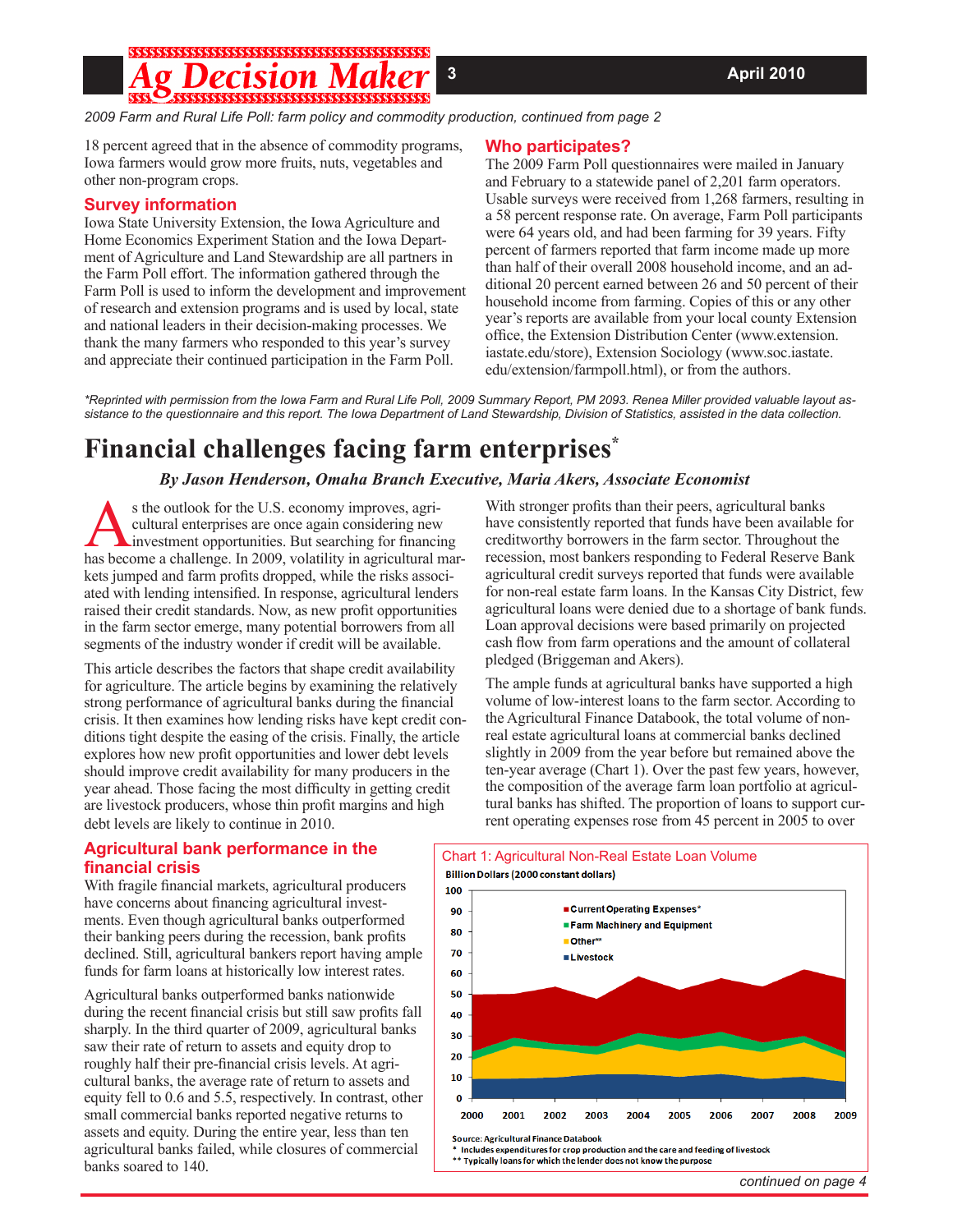# 

*Financial challenges facing farm enterprises, continued from page 3*

60 percent in 2009. This increase in operating loans was driven by surging production input costs, especially for fuel, fertilizer and livestock feed. Various national and regional Federal Reserve surveys on farm lending also reported a steady drop in farm interest rates for shortterm operating loans, intermediate-term machinery and equipment loans, and long-term real estate loans.

### **Credit standards rise with loan defaults**

Even though agricultural banks have performed better than other commercial banks in general, the repercussions of the recession and financial crisis remain. Declining farm incomes in 2009 depressed repayment rates and raised delinquency and charge-off rates on agricultural loans. As a result, commercial banks have tightened credit standards by maintaining elevated collateral requirements and stringent loan terms.

During the recession, shrinking profit margins raised agricultural lending risk. In 2009, net farm income

declined 35 percent as softer commodity prices, coupled with elevated input costs, trimmed agricultural profits. Lower farm incomes hindered the ability of agricultural producers to service debt during the year. In regional Federal Reserve surveys, agricultural bankers reported that farm operating loan repayment rates were lower in 2009 than in the previous year. At the same time, survey respondents indicated that requests for loan renewals and extensions grew rapidly.

Moreover, loan delinquency and charge-off rates have risen as the number of non-performing loans increased. Delinquent, nonperforming agricultural loans at commercial banks rose from 1.07 percent of such loans in the first quarter of 2008 to 3.24 percent by the fourth quarter of 2009 (Chart 2). During the same time, the portion of agricultural loan charge-offs rose even more rapidly, from 0.09 to 0.58 percent of agricultural loans. While these delinquency and charge-off rates remain well below those on other types of loans, delinquency rates on agricultural loans were still rising at the end of 2009.

In response to lower loan repayments and rising delinquency and charge-off rates, bankers have boosted the risk rating and collateral requirements on agricultural loans. Banks assign risk ratings to loans based on the borrower's expected payment performance, which typically incorporates both the borrower's history of debt repayment and current financial prospects. Since 2008, the risk ratings on agricultural loans have climbed steadily, and respondents to Federal Reserve surveys reported raising collateral requirements for farm loans (Chart 2). Some respondents noted that loan-to-value ratios have declined for farm real estate purchases, requiring larger equity positions from borrowers (Henderson and Akers).

## **Farm profits and debt shapes credit availability**

While credit standards will likely remain elevated in the year ahead, credit availability to agricultural enterprises could improve. Profitability shapes credit availability, and stronger farm incomes in 2010, coupled with a resurgent global economy, should help improve access to credit as the year progresses. With improved profitability, farm debt levels could remain low, further enhancing credit access. Still, agricultural enterprises facing weak profit opportunities and high debt



# Chart 2: Collateral Requirements and Delinquency Rates on Agri-

levels will find obtaining credit difficult. Many livestock operations, in particular, could confront a stiff challenge.

A rebound in 2010 farm income should improve farmers' ability to tap credit for operating needs. USDA projects that, after falling in 2009, net farm income will increase 12 percent in 2010 with stronger livestock receipts and stable cash expenses. Longer term, USDA expects net farm incomes to rise further over the next decade as net returns to crop production hold at historical highs with a sustained recovery in livestock profits.

In 2010, crop producers are expected to enjoy another year of robust profitability. Farm prices for most of the major program crops – corn, soybeans, wheat and cotton – are expected to rise, though rice prices may edge down from record highs due to increased production. After surging in recent years, crop production costs are expected only to edge up in 2010. As a result, crop profits are projected to remain historically high, but well below the record peaks in 2007 and 2008 (Chart 3).

After struggling to cover costs, livestock producers could see profit opportunities brighten at the end of 2010. Since 2007, cattle, hog, dairy and poultry producers have suffered through extended periods of economic loss. Heading into this year, profit losses narrowed and USDA projected that net returns would strengthen with stronger protein demand in an economic recovery (Chart 4). The return to profitability and stronger cash flow should improve the availability of credit to the livestock sector.

Rising profitability could help keep farm debt levels low, further enhancing the farm sector's ability to access credit. Since the 1980s farm crisis, fewer farms have reported using debt to finance operations. Only 31 percent reported using debt in 2007, compared to 60 percent in 1986. As a result, farm balance sheets remain relatively healthy, and historically low debt ratios have limited financial risk to the farm sector.

# **Debt remains high for large farms, livestock operations and young farmers**

Still, the debt ratios of a small subset of farmers remain relatively high. Larger farming operations, livestock operations and operations owned by young and less experienced farmers typically have higher debt ratios and less ability to service debt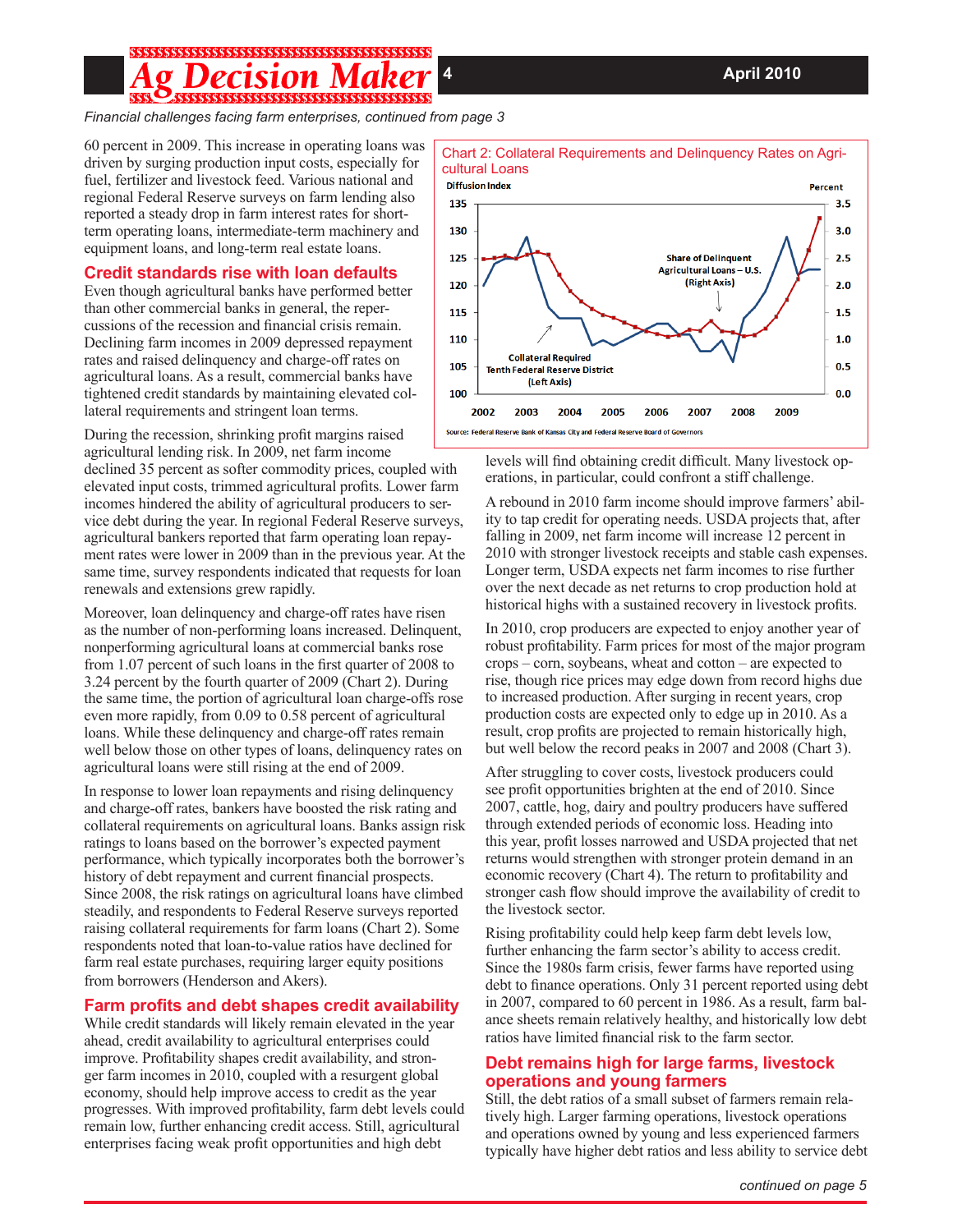# ;\$\$\$\$\$\$\$\$\$\$\$\$\$\$\$\$\$\$\$\$\$\$\$\$\$\$\$\$\$\$\$\$\$\$\$\$\$

#### *Financial challenges facing farm enterprises, continued from page 4*

than other farm operators. As a result, overall industry averages mask some of the financial risks in the agricultural sector that could arise with high debt levels.



iriable costs exclude costs for labor and manag<br>surance, and farm overhead.







Higher debt levels can place more pressure on a borrower's ability to repay debt with current income. One measure of the ability to repay debt is the debt repayment capacity utilization (DRCU) index, which takes into account debt obligations

in relation to maximum debt repayment capabilities. A DRCU index below 100 indicates that the borrower has enough income to service the debt. Conversely, a DRCU index above 100 infers the borrower does not have enough income to service the debt. Therefore, a lower DRCU index implies a stronger debt repayment position for the borrower.

USDA reports that three types of farm operations tend to have higher debt levels (Harris et. al). First, according to the Agricultural Resource Management Survey (ARMS), larger farming operations tend to have higher levels of debt. In 2007, farms with annual sales up to \$100,000 had a DRCU index below 15. In contrast, farms with annual sales between \$100,000 and \$5 million had an average index between 25 and 30, and farms with more than \$5 million in annual sales had an index of 37. Larger farm operations tend to be more capital intensive, using more equipment and machinery than smaller farms. Moreover, farm earnings are the primary source of income for larger farm operations, while smaller farms tend to have a greater reliance on off-farm incomes (Harris et.al).

Second, livestock operations also have higher debt use in recent years due to shrinking profit margins. In 2008, hog farms had the highest DRCU at 47, followed by poultry at 44 and dairy and cattle operations at close to 40. Debt utilization increased between 2004 and 2008 for poultry, hog and cattle operations as profit margins plunged, due in large part to rising feed costs. In contrast, crop operations had DRCU levels below 30 percent in 2008, and their debt utilization diminished from 2004 to 2008 (Chart 5).

Third, operations owned by young and less experienced farmers also tend to have high debt levels as they are typically still financing the initial start-up costs of a farm operation. Traditionally, farm operations use debt to finance land, equipment, and machinery purchases, and younger farm operators with less equity in the farm operation tend to have higher debt levels than older, more experienced farmers. In 2008, 56 percent of all farm enterprises headed by operators younger than 35 had debt, compared to only 19 percent headed by farmers 65 or older. Moreover, the debt-to asset ratio was highest (21.1 percent) among farm operations headed by the younger farmers.

Given current profit projections and debt levels, it appears the greatest financial risk in agriculture could emerge in larger operations in the livestock sector. As a result, the livestock sector could face the most difficulty obtaining credit. Dairy, hog and cattle feeding enterprises operated in the red for most of 2009, as livestock prices remained well below costs of production. Losses are expected to narrow in 2010 as USDA projects livestock prices to rise amid stronger demand and shorter supplies.

#### *continued on page 6*